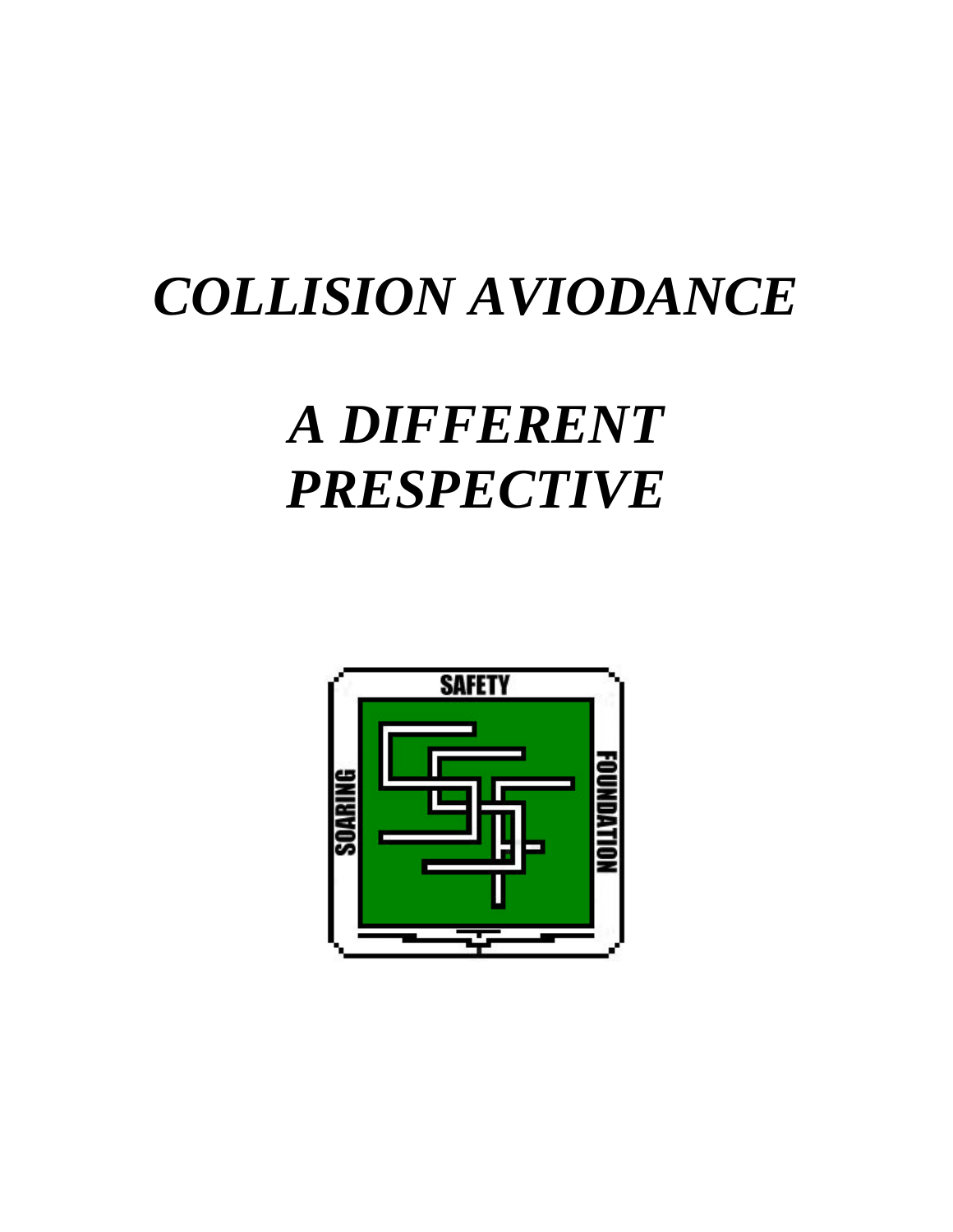## *from the Chairman . . .*

As I write this column, I have just receive word of a collision involving a glider and towplane that claimed the lives of three of our fellow pilots. Reading the initial report, I was overwhelmed with a sense of dread because I knew only too well that airborne collisions of aircraft are seldom survivable. Tragically, my worst fears were soon realized.

I am very troubled by this accident, as I am very troubled by a number of other accidents that have occurred during the past two years. During 1998, we noted a disturbing increase in the number of accidents that involved airplanes conducting glider tow operations. In the past year we saw the inadvertent opening of a glider canopy during initial tow result in the loss of a life and the destruction of both a glider and tow aircraft. Shortly thereafter, another tragedy occurred when a pilot was fatally injured after the towplane he was flying suffered a power loss shortly after takeoff. Unfortunately, these were not the only accidents that involved tow aircraft during the past year.

I believe, however, that it is the threat of mid-air collisions between gliders and powered aircraft that will be one of the most significant issues affecting soaring safety in the future. One of the last National Transportation Safety Board reports that came across my desk in 1998 involved a mid-air collision between an airplane and glider. The accident occurred as both aircraft attempted to turn onto the final approach of a general aviation airport. Thankfully, neither pilot was injured in the accident. Now, one of the first accidents of 1999 is again a mid-air collision between a powered aircraft, and a glider. In my view, these accidents illustrate a sobering aspect of our sport as we approach the next century of soaring; the potential for mid-air collisions will become an ever increasing threat as the complexity and the number of users of our airspace system continues to increase.

Ironically, I had just completed writing the first of a series of collision avoidance articles for Sailplane Safety when I received news of this latest mid-air accident. It is my sincere hope that the leadership of every club, chapter, and commercial operator will review the difficult lessons learned from past mid-air collisions and devote the resources necessary to develop and encourage collision avoidance awareness and procedures at every soaring operation.

Having lost friends in aircraft accidents over the years, I understand very well the conflicting emotions and overwhelming sense of loss suffered by those who lost family or friends in this accident. I offer our deepest heartfelt sympathy and wish each of you Godspeed as only time can begin to heal the pain of your loss.

Our thoughts and prayers are with you.

Billy Singleton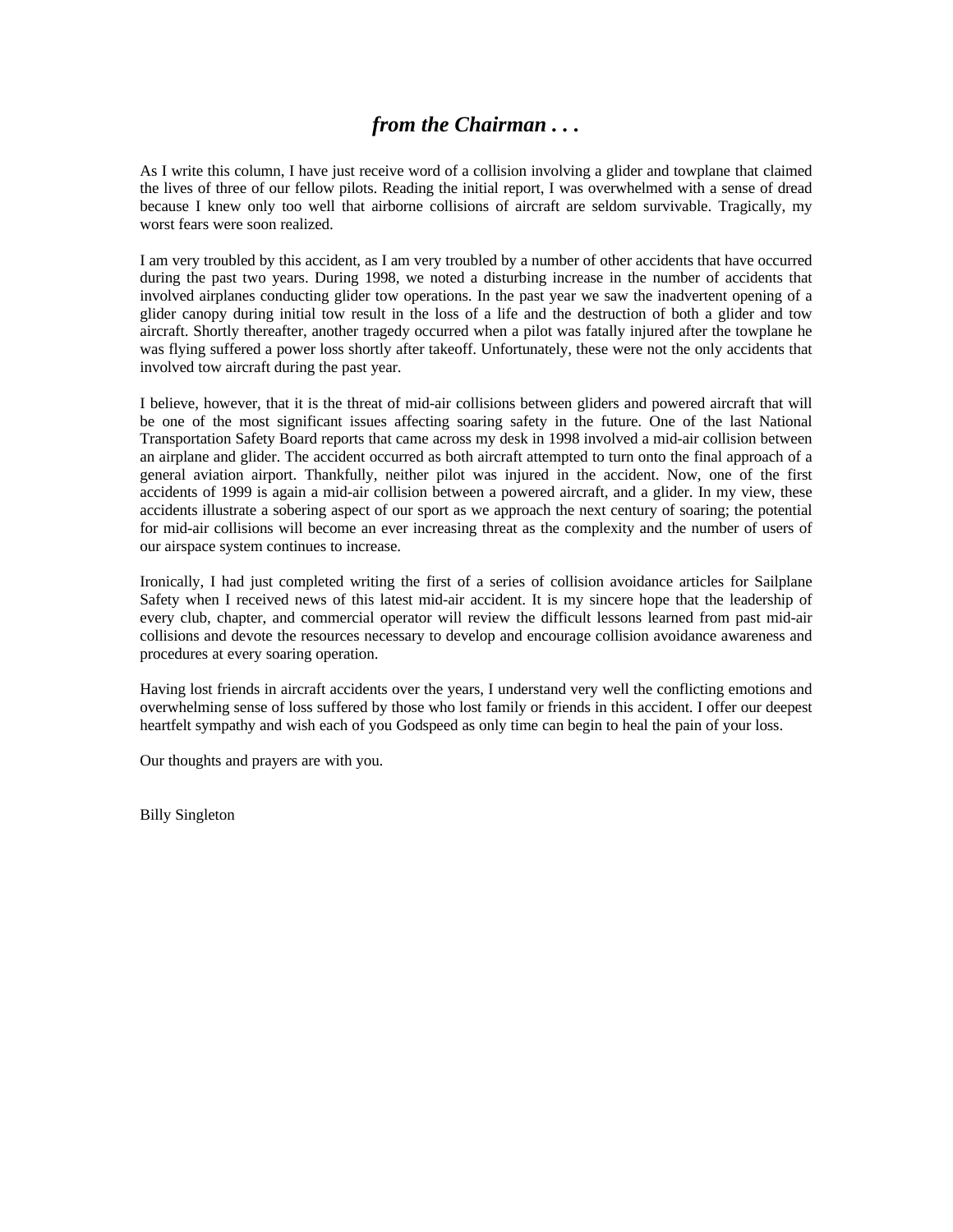*Editor's Note: This is the first of a series of articles on collision avoidance. The remaining articles of this series will be included in future issues of Sailplane Safety.*

## *COLLISION AVOIDANCE – A DIFFERENT PRESPECTIVE*

Last year, the Federal Aviation Administration announced a new program developed to increase safety in all areas of aviation operations. The mandate of this program, called *Safer Skies*, is to significantly reduce the most common types of aviation accidents. To achieve this goal, the FAA will establish new pilot education programs, implement additional pilot certification requirements, and enhance many of the services available to pilots.

While the Safer Skies initiative focuses on several different areas of aviation safety, one of the most compelling is the problem of collision avoidance. Following a steady decline since the beginning of the decade, the number of mid-air collisions involving general aviation aircraft have begin to increase again in recent years. During 1996, for example, 31 general aviation aircraft were involved in 18 mid-air collisions. These accidents resulted in 18 fatalities. For comparison, 8 mid-air collisions were recorded in 1994, six of which resulted in 18 fatalities.



The number of gliders involved in mid-air collisions is equally sobering. According to the *Soaring Safety Foundation Accident Study 1981 – 1996*, 28 mid-air collisions involving gliders occurred during this 16-year period. Two additional mid-air collisions have been reported since the study was concluded. While this statistic alone represents a very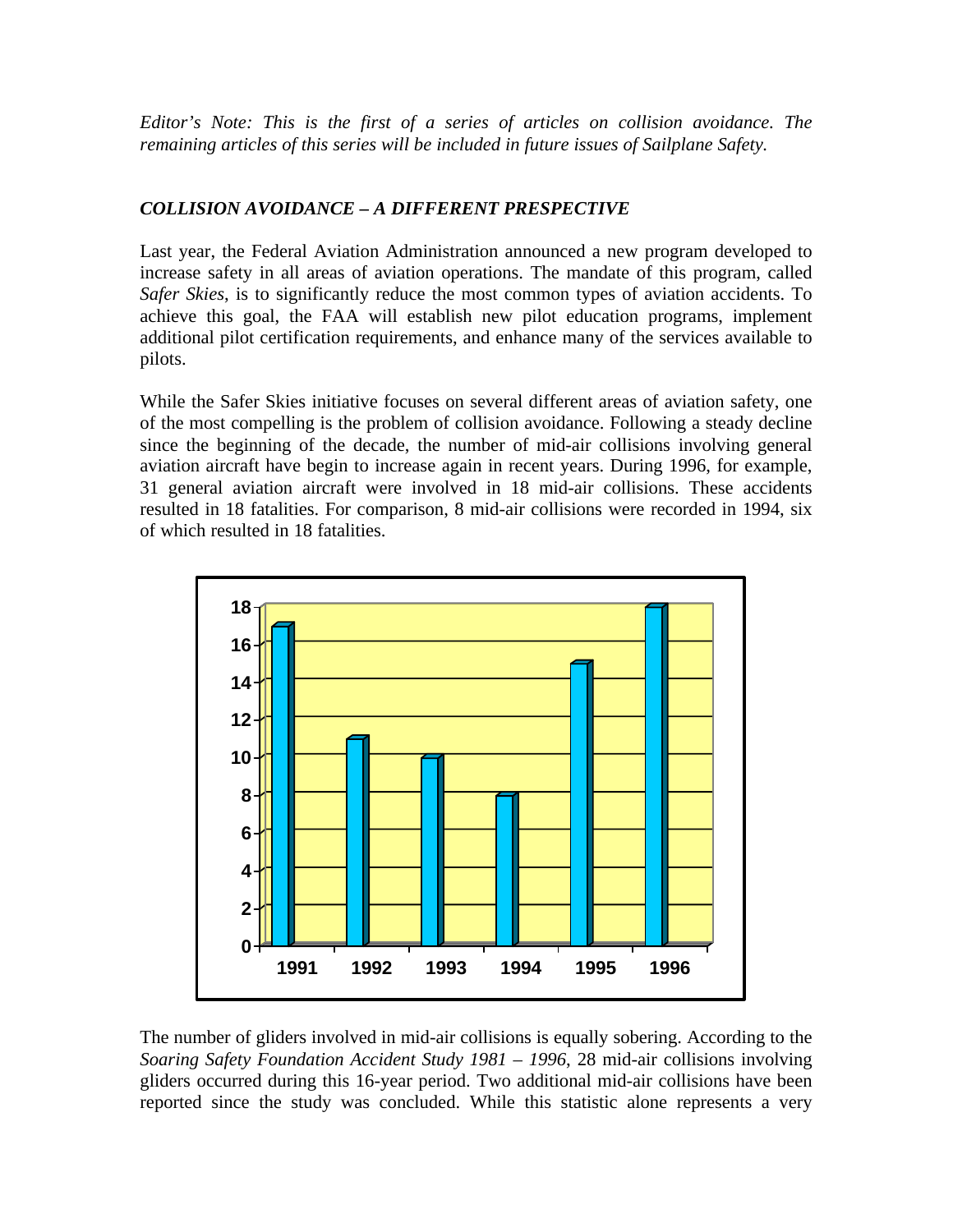disturbing aspect of the safety of our sport, it is difficult to fully appreciate the magnitude of the problem until the number of fatalities resulting from these accidents is considered. Although mid-air collisions represented less than six percent of the total number of accidents during the period, the resultant loss of life constituted approximately 10 % of the total number of fatalities.

At first glance, it would be tempting to attribute the number of mid-air collisions involving gliders to the fact that gliders routinely fly in close proximity to each other while thermalling. Although this has been a factor in the past, it is important to understand that in recent years a new trend has begun to emerge. In the last decade, the number of collisions and near mid-air collisions involving gliders and powered aircraft has continued to increase. In fact, one of the first soaring accidents of 1999 was the result of a collision of a tow plane and a glider. Tragically, three lives were lost in this collision. This accident occurred less than six months after a powered aircraft and a glider collided on the final approach to a general aviation airport in another state. Remarkably, no one was injured in the accident.

*. . . collision avoidance will be one of the most compelling safety issues for the future of our sport.*

Without question, collision avoidance will be one of the most compelling safety issues for the future of our sport. As the national airspace system becomes more complex and the amount of airspace available for recreational aviation continues to decline, more and more aircraft will be squeezed into an increasingly limited area, further increasing the potential for mid-air collisions to occur.

Many articles and presentations relating to collision avoidance direct the attention of the audience to topics such as how the limitations of the human eye contribute to the potential for mid-air collisions and the importance of proper scanning and clearing techniques. While each of these subjects is very relevant to the discussion of collision avoidance, another equally important topic is often overlooked. The knowledge of when a mid-air collision is most likely to occur is one of the most important components of a collision avoidance strategy.

While few pilots will deny that the possibility of a mid-air collision is real, the challenge is to understand that this type of accident can occur on any given flight. Think for a moment about the typical soaring flight. Because soaring is generally a recreational activity, a majority of our soaring activity occurs on weekends and in weather which allows the pilot to comply with the regulations pertaining to visual flight rules. It should also come as no surprise that a large percentage of soaring operations are conducted within a close proximity of the departure airport.

*. . . the challenge is to understand that this type of accident can occur on any given flight.*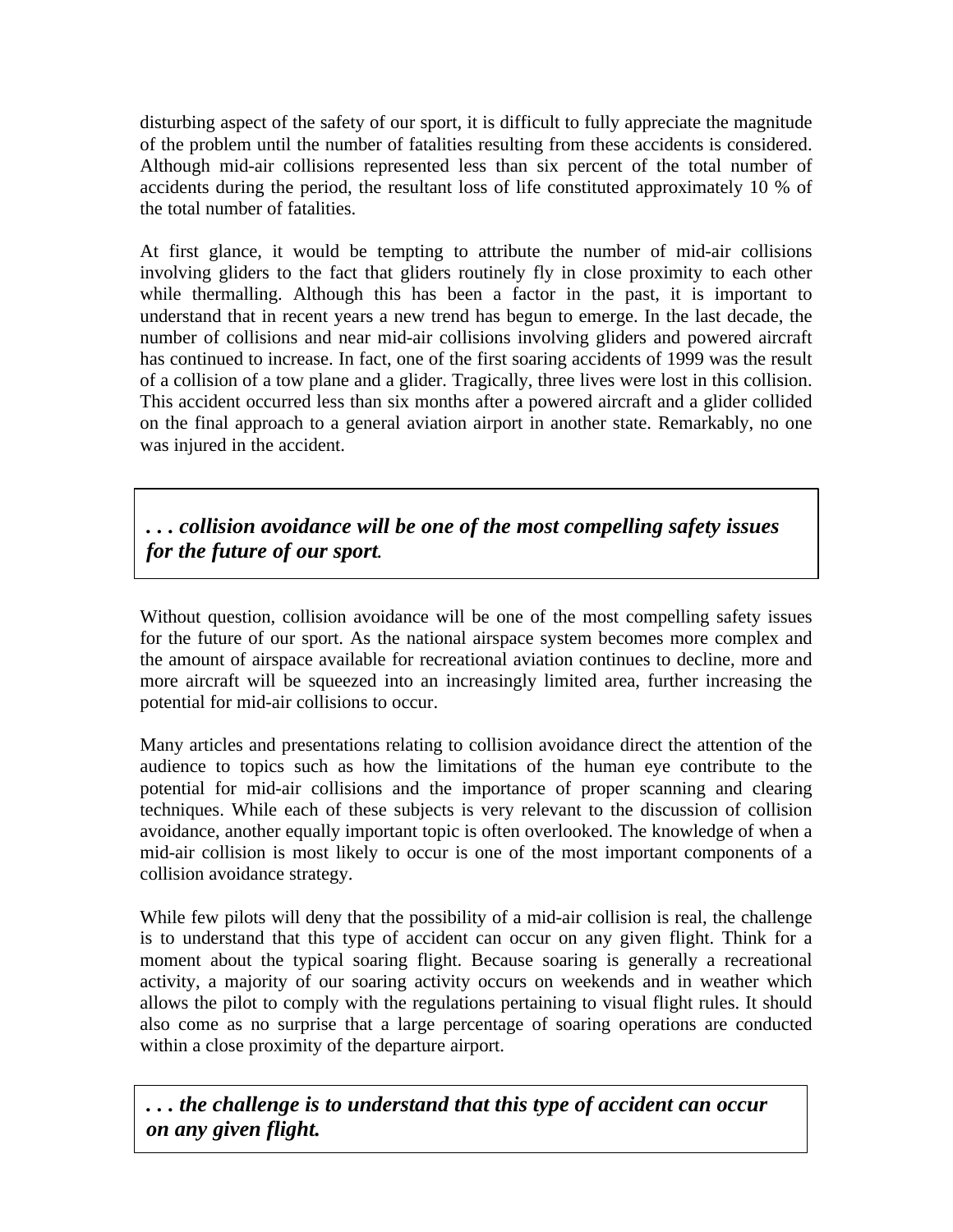Would it be a surprise to learn that the conditions just described are also the most favorable for a mid-air collision? A recent study by the AOPA Air Safety Foundation revealed that mid-air collisions occur primarily on good VFR days, at low altitude, and close to airports. In fact, the study indicated that approximately 80 percent of the mid-air collisions studied occurred within 10 miles of an airport. Furthermore, almost one-half of all mid-air collisions occur in the traffic pattern or on approach to or departure from a non-tower airport. Perhaps the most important point relating to the risk of a mid-air collision is the fact that 80% of all collisions in the traffic pattern occur on the final approach to landing.



It is not difficult to understand why the number of collisions on the final approach segment of the traffic pattern is so disproportionate. First, consider the small parcel of airspace on the final approach that each aircraft must transition to land on a specific area. A second significant factor is the amount of attention that a pilot devotes to properly planning the turn to final approach and where that attention is directed. Without question, a majority of the pilot's visual attention is devoted to either the landing area or to the glider's flight instruments. Consequently, the more time a pilot devotes to concentrating on the landing area or the flight instruments, the less time there is available to scan for traffic, further increasing the potential for a mid-air collision.